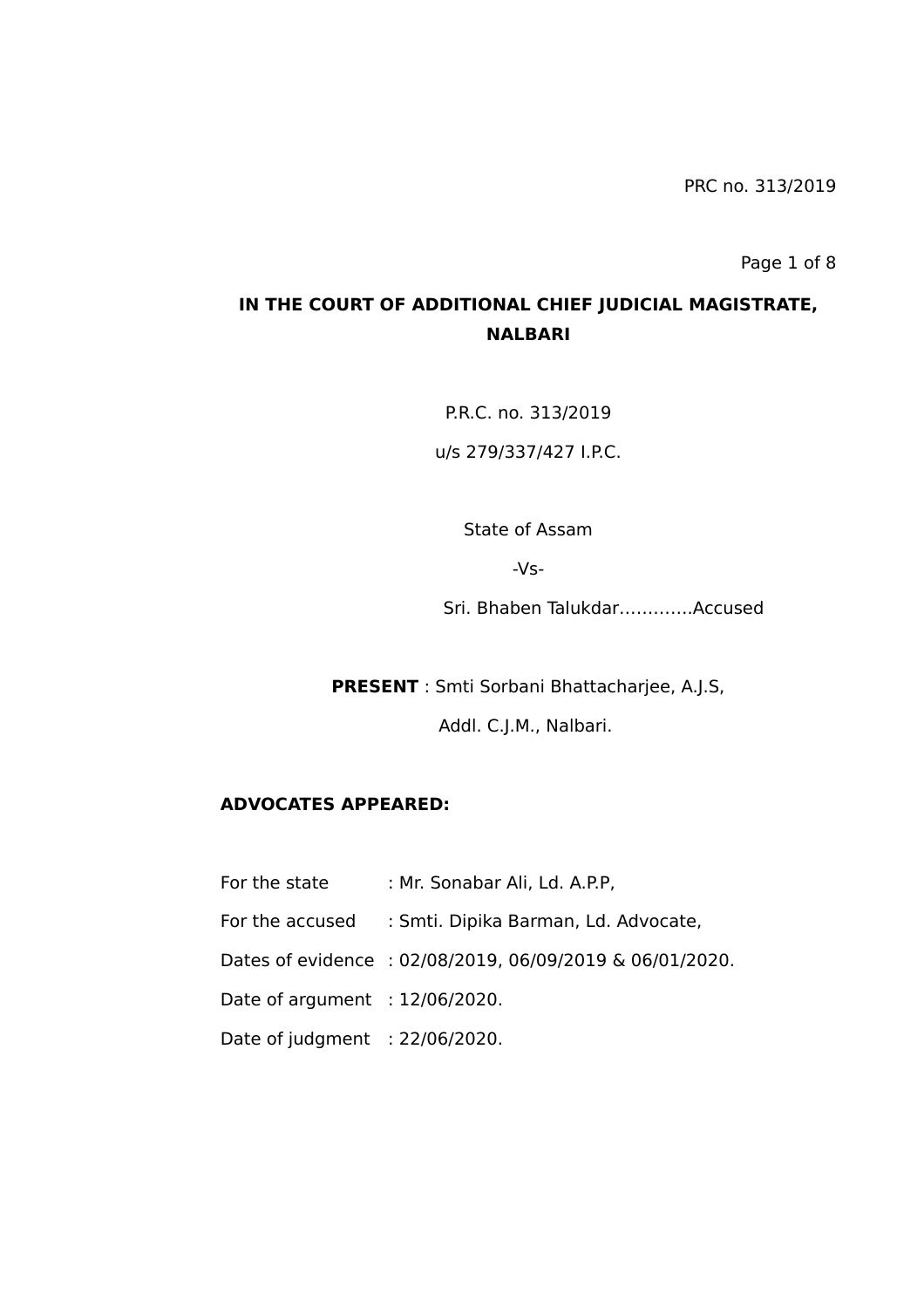#### Page 2 of 8

## **J U D G M E N T**

### **PROSECUTION CASE:**

1) The prosecution case in brief as unfolded from the ejahar dated 26.11.2018 filed by the informant Smti. Sabita Haloi is that on 01/11/2018 at about 5 pm, her husband Sri. Paresh Sutradhar was going to Barama on his bicycle from his home to sell milk and as he reached Rabha Hotel near Barama Pub Chowk, the rider of the offending motorcycle who was coming from the north side in a rash and negligent manner hit the bicycle of her husband resulting which her husband sustained severe injuries over different parts of his body. The bicycle of her husband also got damaged due to the incident. Local public immediately took the injured to Barama Primary Health Center and as the injury was severe in nature, the injured was referred to GMCH and later admitted in Down Town Hospital, Guwahati. As she was busy in the treatment of her husband, there was delay in filing the ejahar.

2) The said 'ejahar' was received at Nalbari P.S Traffic branch vide GDE no. 666 dated 26/11/2018 and was forwarded to the O/c Nalbari P.S for registration and was registered as Nalbari P.S case No. 847/18 u/s 279/338/427 I.P.C dated 26/11/18. After completion of investigation charge-sheet no. 485/18 dated 31.12.2018 was submitted against accused Bhaben Talukdar u/s 279/337/427 I.P.C. Copy was furnished to the accused person. Particulars of offence u/s 279/337/427 I.P.C was read over and explained to the accused person to which he pleaded not guilty and claimed to be tried.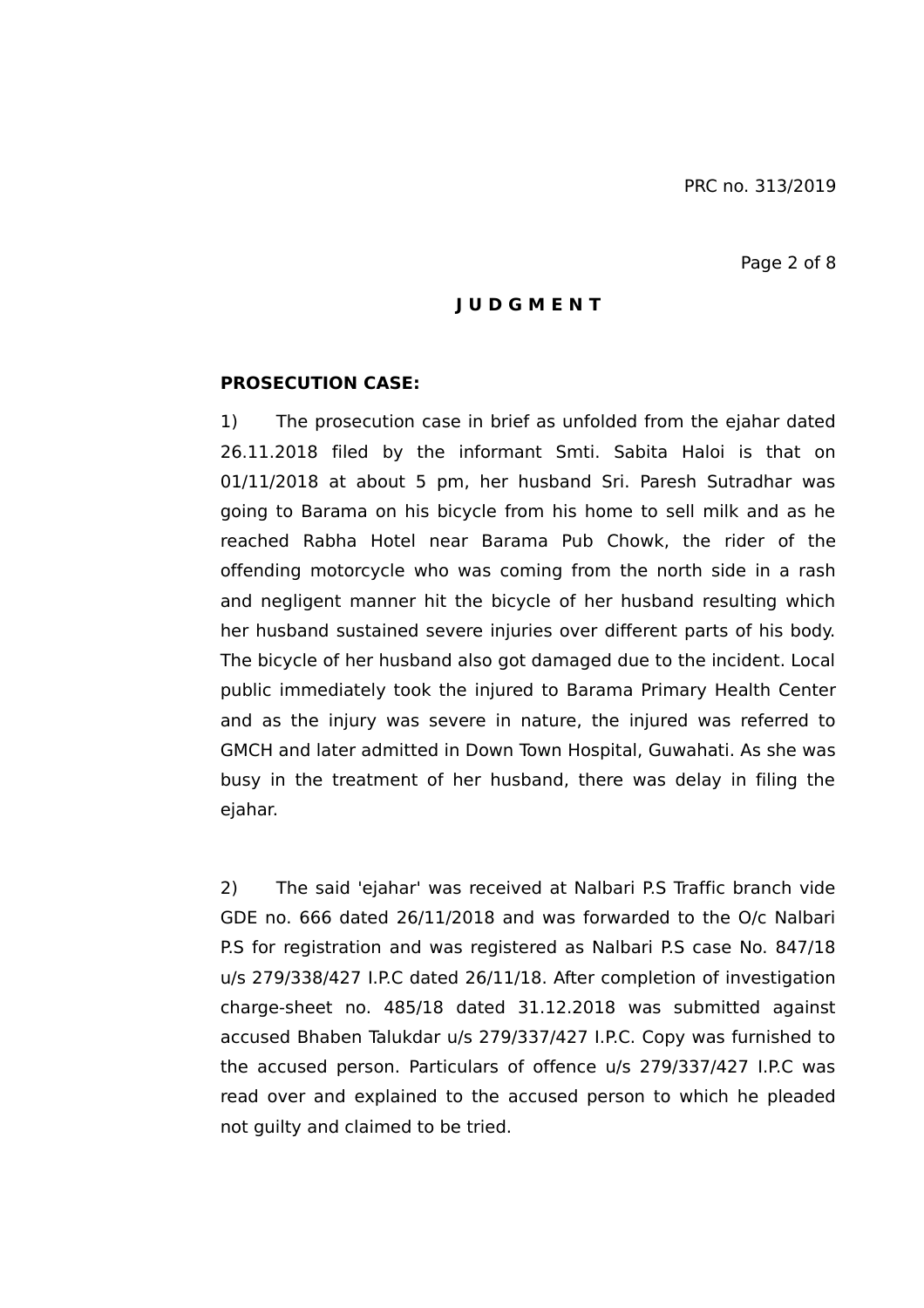#### Page 3 of 8

## **3) POINTS FOR DETERMINATION:**

I. Whether on 01/11/2018 at about 5 pm, at Barama Pub Chowk near Rabha Hotel under Nalbari P.S., the accused drove Hero Hunk motorcycle bearing registration no. AS-01-BK-9214 in a public way in a rash/negligent manner so as to endanger human life or to be likely to cause hurt or injury to any other person and thereby committed an offence u/s 279 I.P.C?

II. Whether on 01/11/2018 at about 5 pm, at Barama Pub Chowk near Rabha Hotel under Nalbari P.S., the accused caused hurt to Paresh Sutradhar by riding Hero Hunk motorcycle bearing registration no. AS-01-BK-9214 rashly/negligently and thereby committed an offence u/s 337 I.P.C?

III. Whether on 01/11/2018 at about 5 pm, at Barama Pub Chowk near Rabha Hotel under Nalbari P.S, the accused committed mischief by riding Hero Hunk motorcycle bearing registration no. AS-01-BK-9214 rashly/negligently and caused loss / damage to the bicycle of Paresh Sutradhar to the amount of rupees fifty or upwards and thereby committed an offence punishable u/s 427 I.P.C?

# **4) DISCUSSION, DECISION AND REASONS THEREOF:**

The prosecution examined four (4) witnesses while the defence declined to adduce any evidence. The statement in defence of the accused person u/s 313 Cr.P.C was recorded wherein he denied his involvement with the alleged offence. I have heard the arguments advanced by learned counsels of both the sides and also perused the evidence available on record, my findings with reasons are as follows:

5) PW 1 Sabita Haloi who is the informant deposed that she does not know the accused person. The incident took place on 01/11/18 at about 5 pm. Her husband was coming in his bicycle towards Barama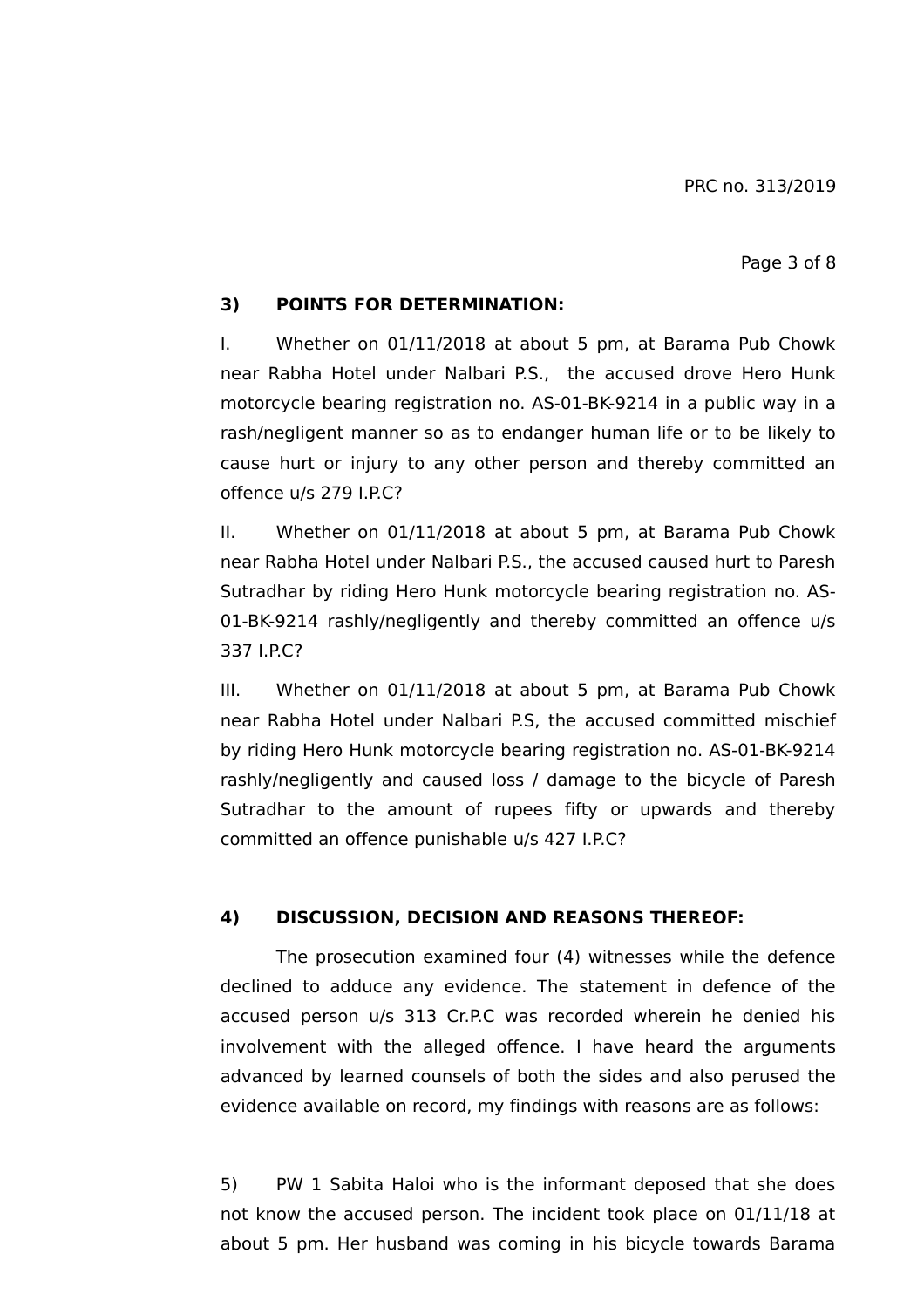#### Page 4 of 8

chowk to sell milk. On the NH 31 in front of Rabha Hotel, one motorcycle coming from the opposite direction hit her husband. She received information over phone that her husband was taken to Barama P.H.C. She went to Barama P.H.C and found that her husband had sustained injury over his head and hands. She took her husband to GMCH and after 3 days her husband was taken to Down Town Hospital, Guwahati. She filed the ejahar after 26 days as she was busy in the treatment of her husband.

6) PW 1 during cross-examination deposed that she has not seen the incident. She does not know due to whose fault the incident took place.

7) PW 2 Paresh Sutradhar who is the victim deposed that he know the informant who is his wife. He does not know the accused person. The incident took place on 01-11-2018 in the evening time. He was going towards Barama in his bicycle to sell milk. As he reached Rabha Hotel, one bike hit him from the opposite side in front of the hotel. He fell down and became senseless. He regained his sense after 20 days. He sustained injury over his head. He was treated at SMK civil hospital and thereafter he was referred to GMCH. His wife filed the ejahar. Police recorded his statement.

8) PW 2 during cross-examination deposed that he have one son aged about 21 years and two daughters. He has filed MACT case. The P.O. is a busy road and many vehicles ply. The accident took place while he was crossing the road. He does not know how the accident took place. There was two milk gallons measuring 5 litres each attached to his bicycle. He does not remember what type of vehicle hit him. It is not a fact that his wife filed a false case.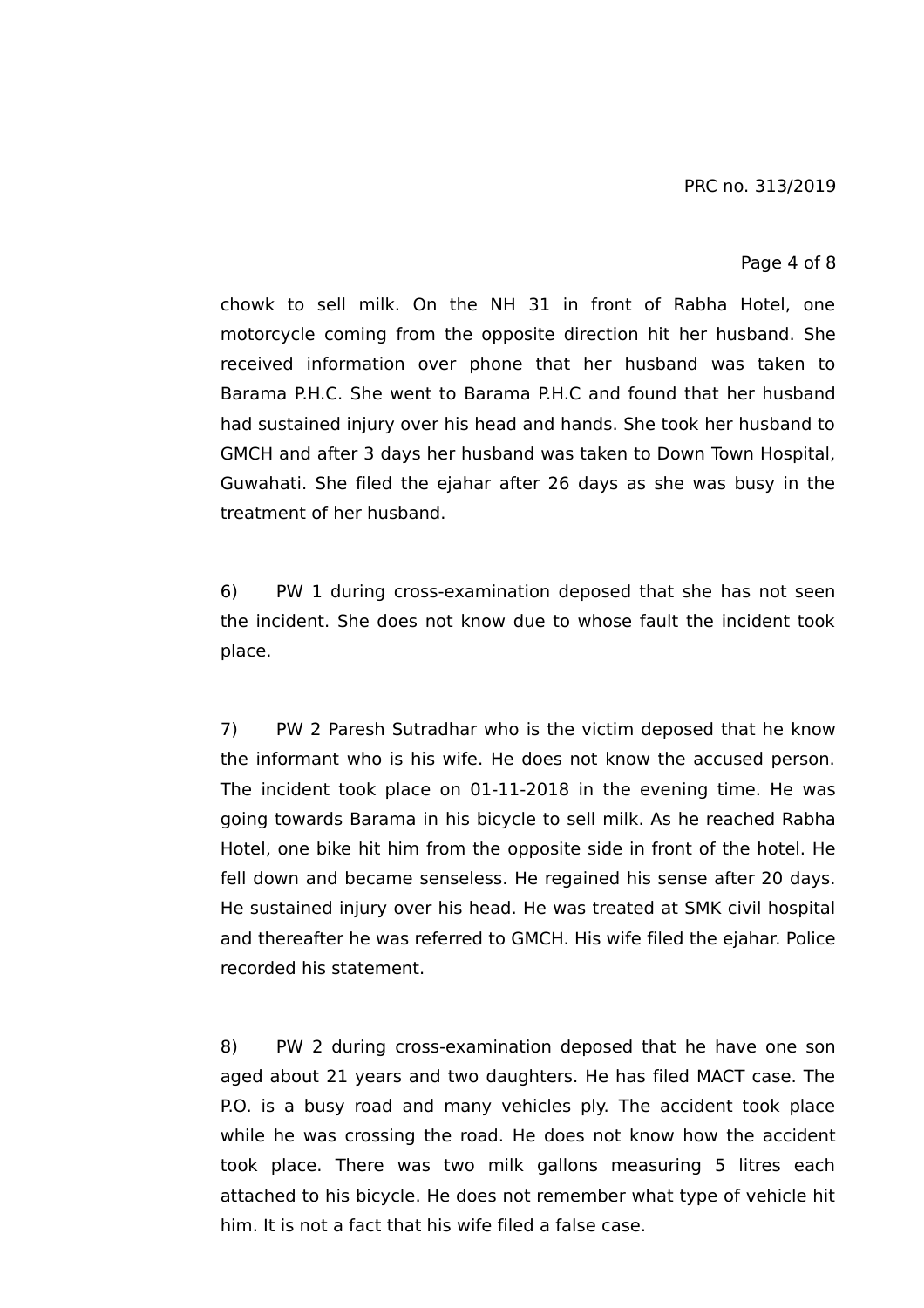#### Page 5 of 8

9) PW 3 Rameswar Pathak deposed that he know the informant. He does not know the accused person. The incident took place about 1 year back at about 5.00-5.30 pm. He was in his shop near Rabha hotel. He heard that an accident took place. He came out and saw that Paresh Sutradhar was lying near the road side. The son of Paresh Sutradhar came to the P.O and he along with other people took Paresh Sutradhar to medical. Police recorded his statement.

10) PW 3 during cross-examination deposed that police recorded his statement after 10-12 days of the incident. The P.O. is about 30-40 meters from his shop. He came to the P.O hearing 'hulla' after the accident had taken place. The P.O is a busy road and many vehicles ply. He heard that one bike hit Paresh Sutradhar. He does not know the details of the bike.

11) PW 4 Trinayan Baishya deposed that he does not know the informant. He know the accused person. He does not know the date and time of incident. He heard that an accident took place near Barama road. Exhibit 2 is the seizure list and Exhibit 2(1) is his signature. Police recorded his statement.

12) PW 4 during cross-examination deposed that he does not know the contents of the Exhibit 2 seizure list. He has not seen the accident.

13) In this case the prosecution examined altogether four (4) witnesses. The evidence of the informant (PW1) reveals that she has not seen the incident. She could not identify the accused person. She also stated that she does not know due to whose fault the incident took place. The evidence of PW2 reveals that he is the victim of this case and on the day of incident one bike hit him from the opposite side in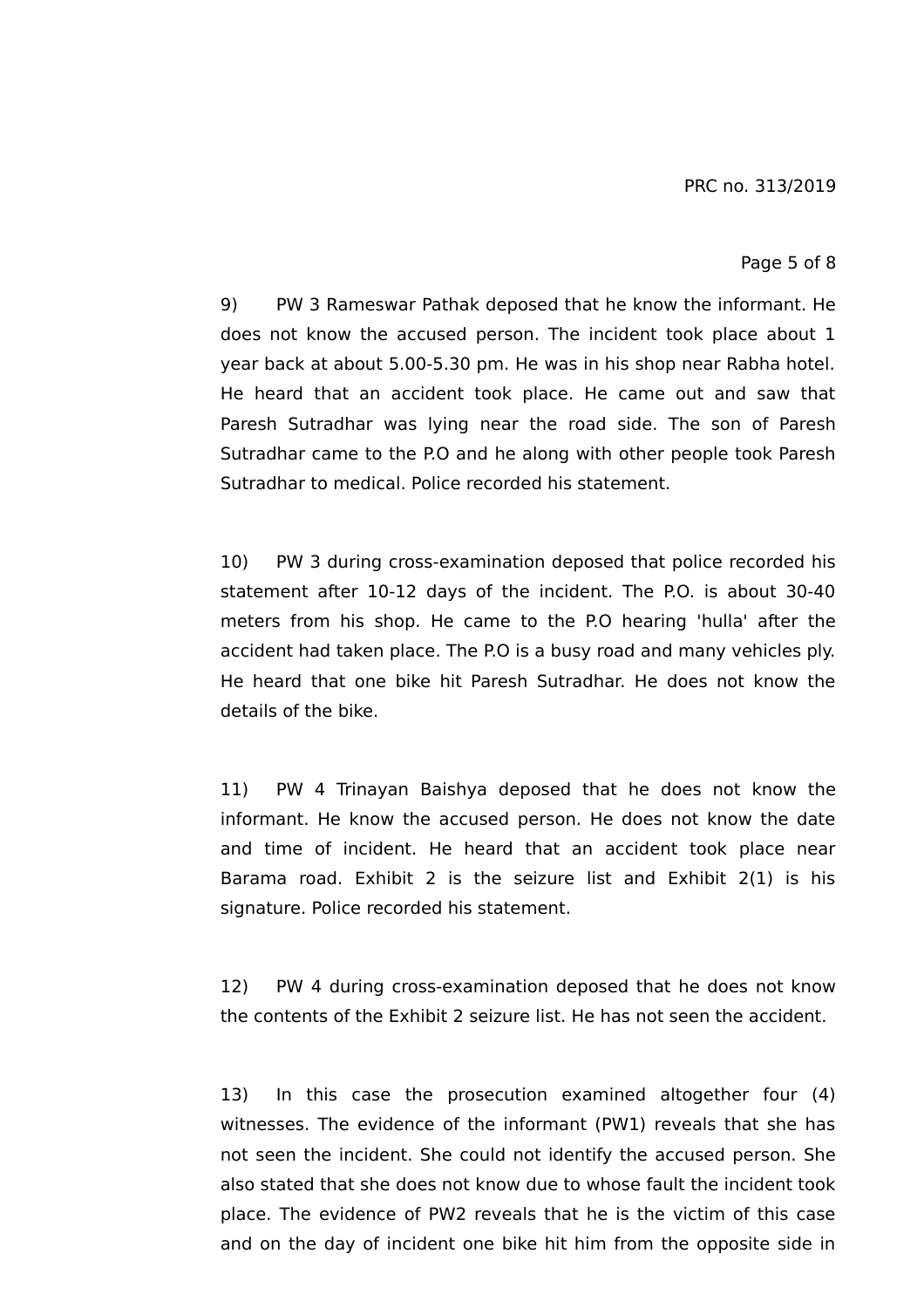#### Page 6 of 8

front of Rabha Hotel. After the incident he fell down and became unconscious. In his cross-examination he stated that he does not know how the incident took place and does not remember what type of vehicle hit him. The evidence of PW3 reveals that he came to the P.O after the incident. He could not identify the accused and he has no knowledge about the details of the offending bike. The evidence of PW4 reveals that he has not seen the incident and he only heard about an accident but does not know the date and time of the incident. The prosecution failed to examine any other witnesses in this case. On careful scrutiny the evidence of PW1 to PW4 reveals that none of the witnesses have incriminated the accused of committing any offence.

14) In order to constitute an offence u/s 279 I.P.C it must be established that the accused was driving the vehicle in a rash & negligent manner so as to endanger human life or likely to cause hurt or injury to other persons. Negligence connotes want of proper care and caution while rashness conveys idea of reckless doing of an act without consideration of any consequences. Rashness or negligence to be established must be more than mere error of judgment.

15) On appreciation of the testimonies of witnesses and the materials available on record, I find that there is no evidence to show that the accused was driving the offending vehicle in a rash and negligent manner, thereby causing grievous injury/hurt to the victim. The prosecution also failed to establish that the accused was involved in damaging the bicycle of the victim. The prosecution has failed to establish the essential ingredients so required to constitute the charged offences U/S 279/337/427 of IPC beyond all reasonable doubt by leading clear, cogent & convincing evidence.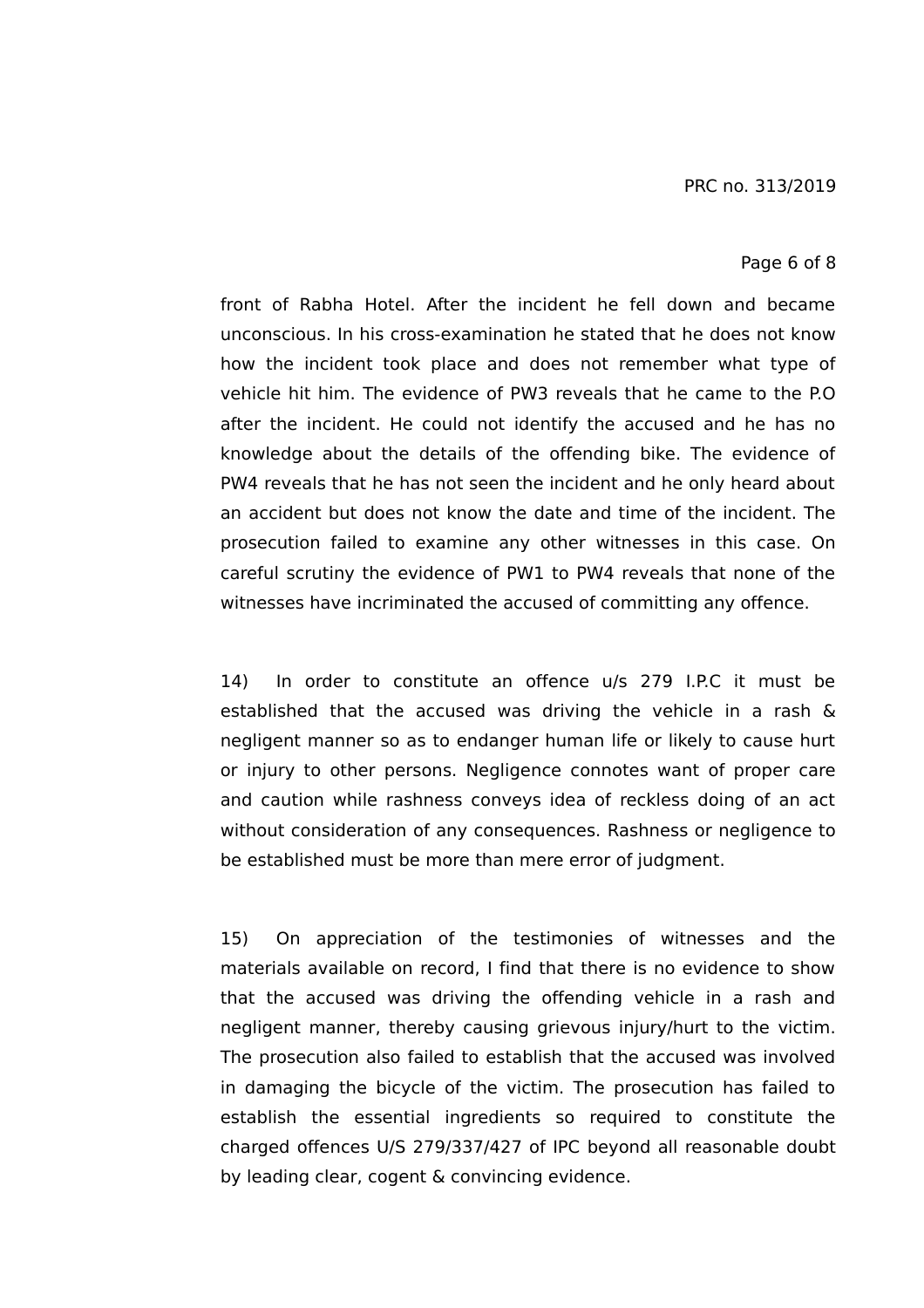#### Page 7 of 8

16) Accordingly, the accused person namely Sri Bhaben Talukdar is held not guilty u/s 279/337/427 I.P.C and hence, he is acquitted and set at liberty forthwith. Bail bond of the accused person and his surety shall remain in force for a further period of six months as per amended CrPC. The articles seized be disposed of in due course as per law.

Given under my hand and seal of this court on this 22nd day of June, 2020 in virtual court.

> Smti. Sorbani Bhattacharjee, A.J.S, Additional Chief Judicial Magistrate, Nalbari